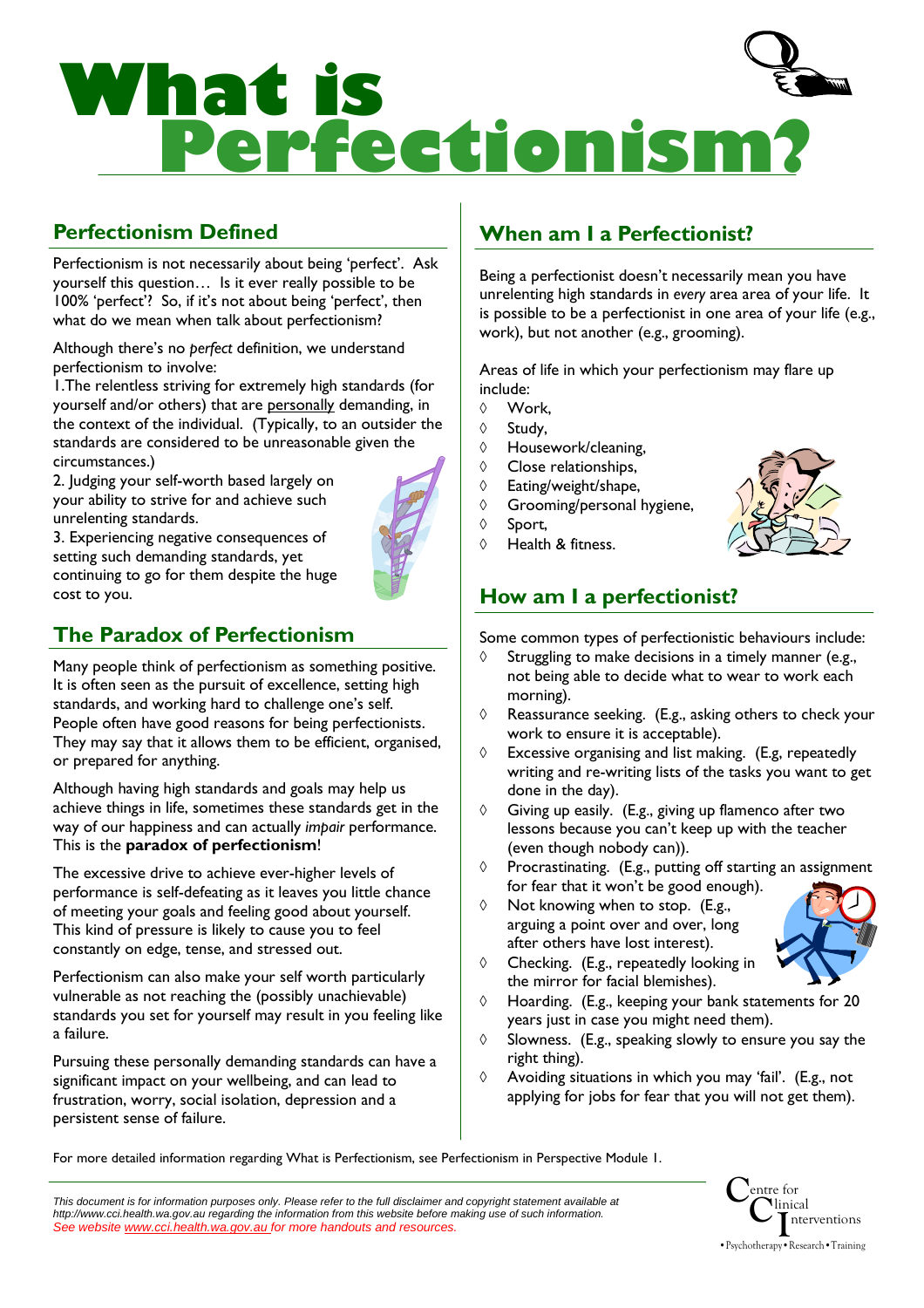# **what maintains perfectionism?**

Perfectionism involves: The relentless striving for extremely high standards; Judging your self-worth based largely on your ability to achieve these standards; And continuing to set demanding standards despite the cost associated with striving for them.

Sometimes when a person's self worth depends on their achievements they push themselves to attain unrealistically high standards. They may act in ways intended to ensure that they meet these standards (e.g., checking, correcting); judge themselves harshly and focus on their mistakes. They may criticise themselves when they fail to meet their standards, affecting their self worth. If they meet their standards they may suggest that they were too low and set higher ones.

# Model of Perfectionism: Maintenance



# Underlying Rules & Assumptions

Rules and assumptions that are flexible and accurate provide helpful guides for living. However, rigid rules such as "the job is not done unless its perfect" and inaccurate assumptions such as "if I make a mistake the business will fail", tend to cause people to focus single-mindedly on doing things 'perfectly'.

# Unrelenting Standards

Unrelenting high standards are so unrealistically high and inflexible that we are unlikely to be able to meet the standard, or will only be able to meet the standard at considerable cost.

When an unrelenting high standard is not met, instead of concluding that it was unrealistic, perfectionists will conclude that they did not work hard enough or failed. In future, some will give up altogether while others will try even harder. Unfortunately, even if a high standard is

achieved, most perfectionists do not feel happy about this for very long. Some might see it as a "fluke" or decide that the standard set was not high enough, and set a higher standard the next time.



# Perfectionism Behaviours

Perfectionists also engage in a range of unhelpful behaviours to make sure they continue to meet the high standards they set for themselves. E.g., procrastinating, avoidance, checking, correcting, list-making, slowness etc. These behaviours keep perfectionistic thinking going because, if you keep behaving this way, you never have the opportunity to test out whether your perfectionistic thinking is true. These behaviours may be timeconsuming, done at the expense of other important activities and may even delay or interfere with attempts to meet the standard set.

# Perfectionistic Thinking

We usually to attend to and interpret things according to what we expect. Perfectionists tend to pay attention to any evidence that they are not achieving so they can correct these immediately. Perfectionists also have an extreme view of what success and failure is, with no middle ground, causing them to judge themselves more harshly than others would.

Often perfectionists evidence a pattern of unhelpful thinking styles, including:

- Black & white thinking: seeing only extremes no shades of gray;
- ◊ Shoulding & Musting: putting unreasonable demands on self and others;
- ◊ Catastrophising: blowing things out of proportion;
- ◊ Jumping to conclusions: assuming that we know what others are thinking, or can predict the future.

For more information regarding what maintains Perfectionism see Perfectionism in Perspective Module 3.

This document is for information purposes only. Please refer to the full disclaimer and copyright statement available at http://www.cci.health.wa.gov.au regarding the information from this website before making use of such information. See website www.cci.health.wa.gov.au for more handouts and resources.

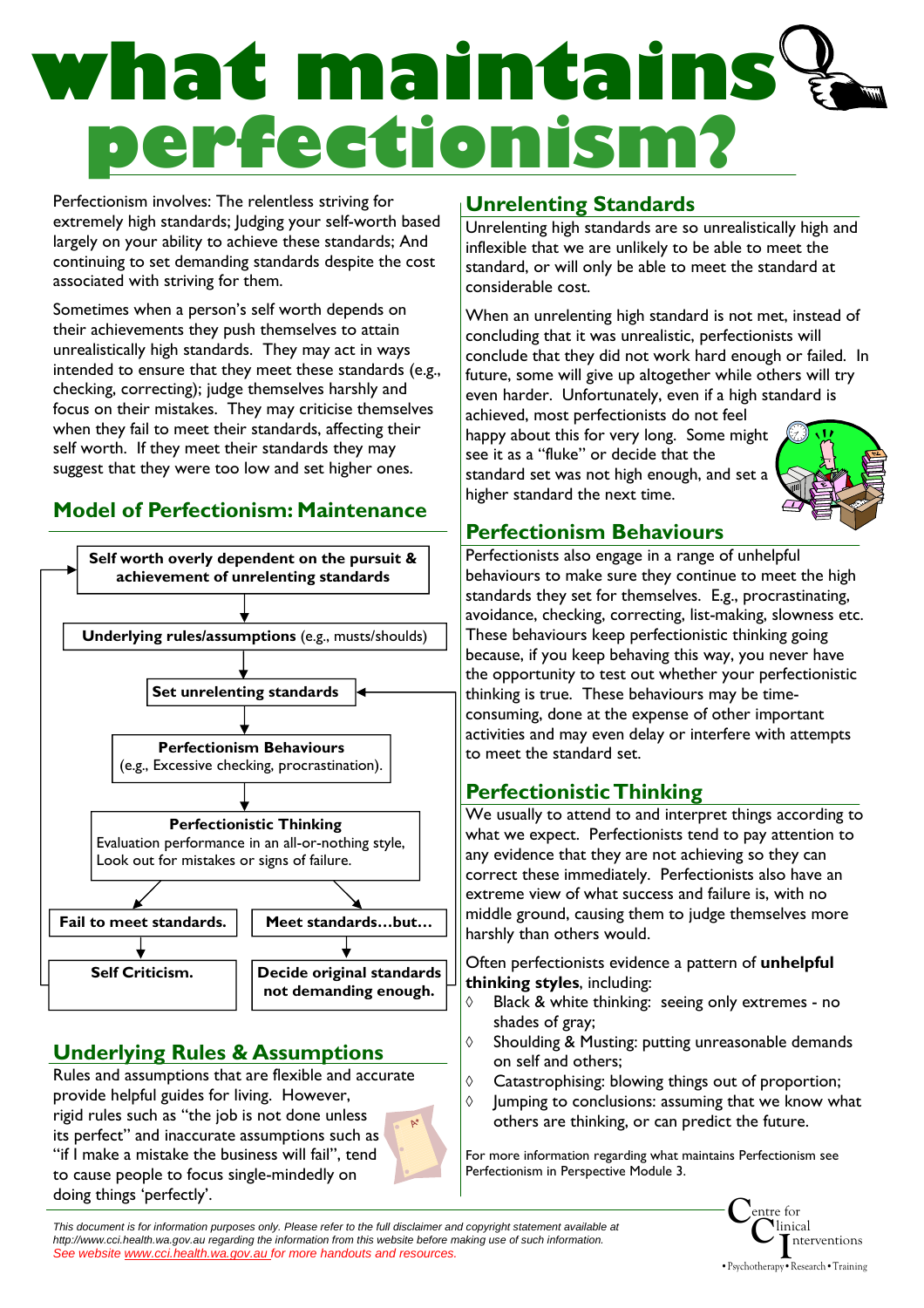

# **perfectionism behaviours**

A hallmark of perfectionism is the tendency to judge your self worth largely on your ability to achieve high standards. To meet their unrelenting high standards, perfectionists tend to engage in a number of perfectionism behaviours (e.g., repeatedly checking work for mistakes), which may serve to maintain perfectionistic beliefs.

# Perfectionism Behaviours

Perfectionism behaviours can be divided into two categories - the things you actively do as a result of your perfectionism and the things you **avoid doing** as a result of your perfectionism.

### Perfectionism Active Behaviours

Most perfectionists engage in actions aimed at reaching the unrelenting standards they have set for themselves, and perhaps others. They are so concerned about reaching these high standards that they engage in behaviours that they see as necessary but that often seem excessive to other people. Examples include:

- ◊ Excessive checking,
- ◊ Excessive organising,
- ◊ List making,
- ◊ Correcting others.



#### Perfectionism Avoidance **Behaviours**

Many perfectionists also attempt to meet their unrelenting standards and avoid 'failure' by avoiding doing tasks. Although this may not seem like perfectionism, it is really the other side of the same coin as engaging in actions aimed at meeting your unrelenting standards. When perfectionists fear that they will not be able to reach their high standards, they may be too afraid of failure to try. Some may procrastinate by putting off a task, often indefinitely, while others will wait to the last minute before doing a task. Other examples include:

- ◊ Giving up too soon,
- ◊ Indecisiveness,
- ◊ Avoiding tasks you fear you are unable to do adequately.

# How these Behaviours maintain Perfectionism

Perfectionism behaviours keep you from learning whether or not your perfectionistic beliefs are true. For example, a person who has difficulty delegating tasks to colleagues may hold the belief that this is necessary to maintain their high standards in the work place. By continuing to not delegate work, the perfectionist is unable to test our whether their beliefs are accurate.

Perfectionism Behaviours can also be problematic in that: they are often time consuming; they are sometimes done at the expense of other important activities; they can impair relationships; and sometimes can actually interfere with attempts to meet the standard set.

# Reducing Perfectionism Behaviours\*

One way to test the accuracy of perfectionistic beliefs is to see what happens when you behave differently.

### Stepladders Towards Change

- ◊ Choose a specific goal behaviour to change,
- ◊ Break the goal down into small steps by changing who is there, what you do, when you do it, where you do it, and how long you do it for.



- ◊ Complete each step, one at a time, beginning with the least difficult and working your way up.
- ◊ Do a step frequently and repeatedly, to make sure you are comfortable with it before you move on.

### Behavioural Experiments



 $\frac{1}{\pi}$  Behavioural Experiments help loosen the grip of your perfectionism and test out the accuracy of your perfectionistic beliefs by seeing what happens when you change your perfectionism behaviours.

We encourage you to try reducing your perfectionism behaviours. You may be pleasantly surprised at how much more time you have, and how little it affects your performance!

\*For more detailed information regarding the use of these techniques see Perfectionism in Perspective Module 5.

This document is for information purposes only. Please refer to the full disclaimer and copyright statement available at http://www.cci.health.wa.gov.au regarding the information from this website before making use of such information. See website www.cci.health.wa.gov.au for more handouts and resources.

Centre for  $\overline{\textbf{C}}$ linical I nterventions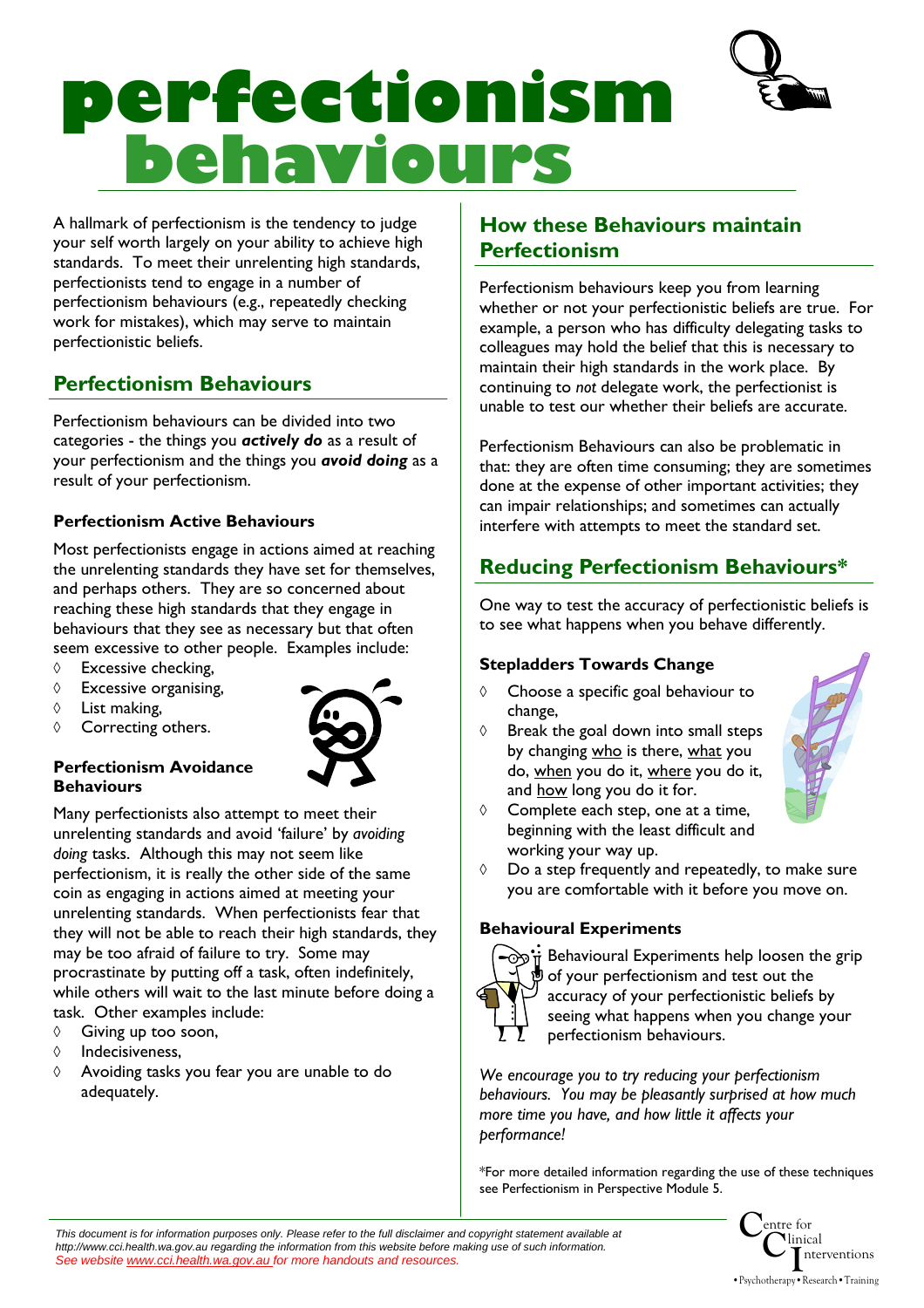# **perfectionistic thinking**

Perfectionists tend to determine their self worth based on their ability to achieve unrealistically high standards. As a consequence, they may focus on information in their environment that they interpret as evidence that they are not achieving, and criticise themselves harshly when they fail to meet their standards. Such patterns of thinking serve to maintain the importance of attaining extremely high standards.

# Biased Information Processing

The way we make sense of what goes on around us plays a big part in maintaining perfectionism. Since there is so much happening in our environment at any one time, our brains choose what we pay attention to and how we make sense of things. We tend to pay attention to and interpret things according to what we expect.

Since achieving extremely high standards provides the basis for a perfectionist's self worth, they tend to pay careful attention to any evidence that they take to mean that they are not achieving. For example, if a perfectionist believes "I must never make mistakes", they will probably quickly pick up errors in their work that other people may not notice.

Perfectionists also have a tendency to interpret information in a way that demonstrates that they are not achieving. They often have an extreme view of what success and failure is, with no middle ground. For example, they may say "missing out on an A for this assignment means that I might as well have failed".

# Self Criticism & Unhelpful Thinking

Perfectionists tend to be extremely self-critical, especially if they are unable to meet their high standards. They might say to themselves: "I am such an idiot" or "I should have done better". This selfcriticism can cause people to feel a range of negative emotions including anger, anxiety, depression and guilt.

Often these negative thoughts reflect an unhelpful style of thinking such as:

- ◊ Black & white thinking: seeing only extremes no shades of gray;
- ◊ Shoulding & Musting: putting unreasonable demands on self and others;
- ◊ Catastrophising: blowing things out of proportion;
- ◊ Jumping to conclusions: assuming that we know what others are thinking, or can predict the future.

# How Biased Information Processing and Unhelpful Thinking maintain Perfectionism

When people repeatedly focus on information in their environment that is consistent with their beliefs and ignore information that does not fit with their beliefs, it can appear as if their beliefs are



well supported. Likewise a person may perceive that there is a lot of support for their beliefs if they repeatedly interpret information in a way that is consistent with their beliefs.

When perfectionists pay attention only to evidence that they are not achieving, or interpret neutral information as showing that they are not achieving, they tend to feel bad about themselves. For the perfectionist, this then underlines the importance of striving to achieve, thereby keeping their perfectionism going.

Perfectionists' repeated criticism of themselves not only causes them to feel uncomfortable emotions, it also emphasizes the importance of achieving their unrealistically high standards. The negative thinking styles that they rely on cause them to place unreasonable pressures on themselves, see only the extremes and not accurately perceive situations. Such negative thinking styles underlie perfectionists' unreasonable standards and harsh self criticism.

# Reducing Unhelpful Thinking\*

One way to check out the accuracy of perfectionistic thoughts and find more helpful and balanced ways of thinking is to use a thought diary.

### Thought Diaries



Thought diaries are designed to help you become aware of your negative thoughts and notice how these thoughts affect how you feel and behave. Thought diaries can also help you investigate the accuracy and helpfulness of your negative thoughts and develop new more balanced thoughts.

\*For detailed information regarding the use of these techniques see Perfectionism in Perspective Module 6.



Centre for  $\overline{\textbf{C}}$ linical I nterventions •Psychotherapy•Research•Training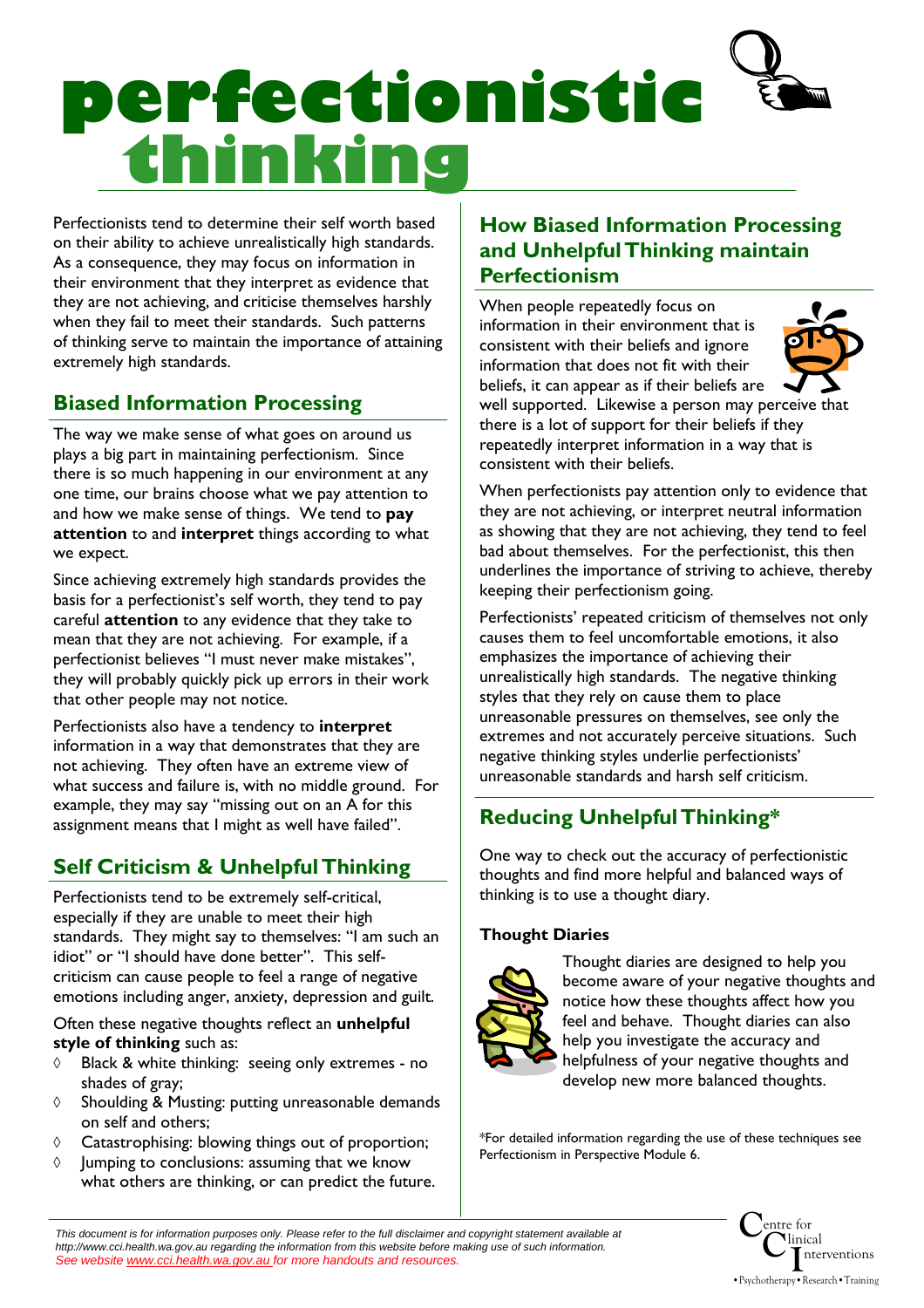

Since perfectionists tend to judge their self worth largely on their ability to achieve high standards, they often develop rules and assumptions designed to ensure that they meet these standards. Although many rules are healthy and useful, rigid rules and inaccurate assumptions can cause people to hold unrealistic expectations about themselves and others, which if unmet may bring about disappointment and criticism.

### **Helpful & Unhelpful Rules**

We all need rules for living to help us make sense of the world and to cope with our everyday lives. So having rules, in itself, is not a bad thing. Helpful rules are realistic, flexible and adaptable. For example, the rule "it is good to try to eat healthy food" is helpful since it is based on evidence that shows that people who eat healthily have fewer health problems, and since it is flexible as it allows for times when it is preferable to eat less healthy foods (e,g, birthdays).

#### Unhelpful rules are inflexible, rigid, and

unreasonable. For example, the rule "I must never make mistakes" is unhelpful because it not possible or reasonable that we would be able to maintain this standard and this means we are likely to feel bad when we make a mistake.

# Unhelpful Rules & Perfectionism

Perfectionists' self esteem is based heavily on their ability to attain extremely high standards. Consistent with their belief in the importance of achieving these high standards, their lives are often directed by a number of rules and assumptions designed to ensure that they meet their high standards.

Some rules commonly held by perfectionists include:

- 
- things perfectly", or "If I try, then I will only fail"). ◊ Shoulds & musts

◊ Fear of failure (e.g., "I must do

- (e.g., "My house must be tidy at all times").
- ◊ All-or-nothing (e.g., "There is a right and a wrong way to do things").
- ◊ Constant checking (e.g., "I must weigh myself several times a day to make sure I'm not gaining weight").
- ◊ Control (e.g., "I must be prepared for anything").

Such unhelpful rules often form the basis for the unrealistically high standards that perfectionists set for themselves.

# Identifying Unhelpful Rules & Assumptions

To identify the unhelpful rules and assumptions that underlie your unrealistically high standards, ask yourself:

◊ What do I expect of myself at work or school?



- ◊ What standards do I expect myself to meet?
- ◊ What do I expect of myself in my various roles child, friend, partner, parent, staff member/supervisor?
- ◊ What might happen if I relax my standards?
- What do I criticise in other people? What standards do I expect them to live up to?

### Adjusting The Rules

Generating a more helpful rule or assumption involves thinking of another way to see yourself and the world that is balanced, flexible to different circumstances, and realistic given the real state of affairs. When thinking of how to put the new rule or assumption into practice, work out how you would act in everyday life if you already believed the new helpful rule or assumption, and then making a point of acting that way. Often when we act as if something were true, we actually start to take it on board and believe it.

To challenge your unhelpful rules and assumptions about your perfectionism, there are six steps to take:

- 1. Identify your unhelpful rule or assumption
- 2. Work out where it comes from or how it developed
- 3. Question whether your rule is realistic or reasonable or achievable
- 4. Recognise the negative consequences of having and keeping this rule
- 5. Develop a more helpful rule or assumption
- 6. Plan how you would need to act in every day life to put this new helpful rule or assumption into practice

Remember, practice is very important for challenging your perfectionism. We urge you to practice, and remind you that you don't have to achieve change 'perfectly' or even quickly.



For more detailed information regarding Adjusting Unhelpful Rules and Assumptions see Perfectionism in Perspective Module 7.

> Centre for  $\overset{\text{entr}}{\textbf{C}}$ linical I nterventions •Psychotherapy•Research•Training

This document is for information purposes only. Please refer to the full disclaimer and copyright statement available at http://www.cci.health.wa.gov.au regarding the information from this website before making use of such information. See website www.cci.health.wa.gov.au for more handouts and resources.